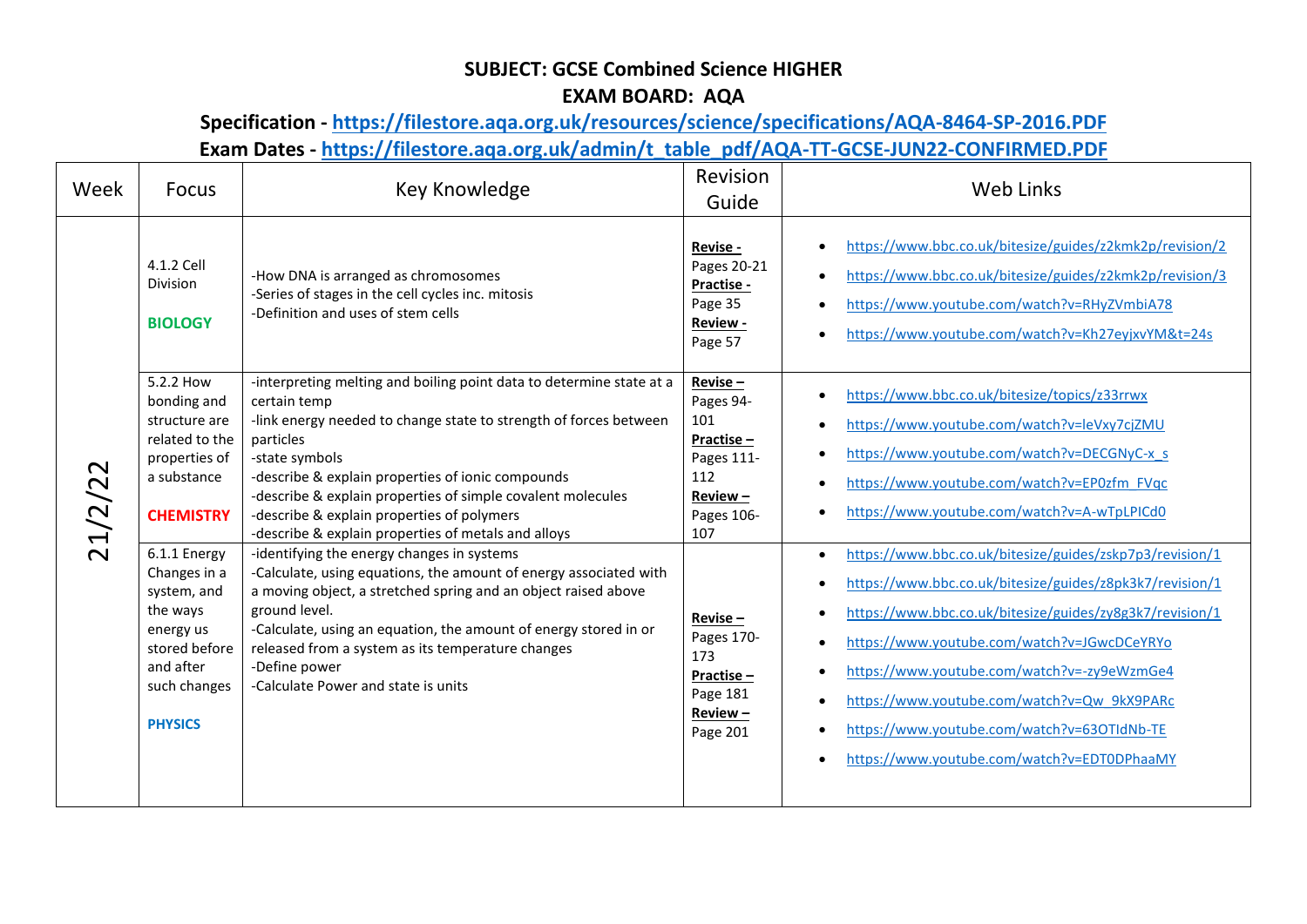| Week   | <b>Focus</b>                                                       | Key Knowledge                                                                                                                                                                                                                                                                                                                                                                                                                                                                                                                                                                                                                                                                                                                                                                                            | Revision<br>Guide                                                                      | <b>Web Links</b>                                                                                                                                                                                                                                                                                                                                                                                                                                                                                                      |
|--------|--------------------------------------------------------------------|----------------------------------------------------------------------------------------------------------------------------------------------------------------------------------------------------------------------------------------------------------------------------------------------------------------------------------------------------------------------------------------------------------------------------------------------------------------------------------------------------------------------------------------------------------------------------------------------------------------------------------------------------------------------------------------------------------------------------------------------------------------------------------------------------------|----------------------------------------------------------------------------------------|-----------------------------------------------------------------------------------------------------------------------------------------------------------------------------------------------------------------------------------------------------------------------------------------------------------------------------------------------------------------------------------------------------------------------------------------------------------------------------------------------------------------------|
| 28/2/2 | 4.5.3<br>Hormonal<br>Control in<br><b>Humans</b><br><b>BIOLOGY</b> | -definition of 'hormone'<br>function of the tissues and organs of the endocrine system<br>-identifying position of glands, and the hormones secreted from<br>them<br>-hormones involved in control of blood glucose concentration<br>-explain how glucagon interacts with insulin in a negative feedback<br>cycle to control blood glucose (sugar) levels in the body.<br>-describe the roles of hormones in human reproduction, including<br>the menstrual cycle<br>-explain the interactions of FSH, oestrogen, LH and progesterone,<br>in the control of the menstrual cycle<br>- explain the use of hormones in modern reproductive<br>technologies to treat infertility.<br>- explain the roles of thyroxine and adrenaline in the body.<br>- Thyroxine levels are controlled by negative feedback. | Revise-<br>Pages 52-55<br>Practise-<br>Pages 63<br>Review-<br>Pages 83                 | https://www.bbc.co.uk/bitesize/guides/zq4mk2p/revision/1<br>https://www.youtube.com/watch?v=c6olhi88KZs<br>https://www.youtube.com/watch?v=77oyUdNZ054<br>GCSE Biology Hormones in human reproduction (AQA 9-1) -<br>YouTube<br><b>GCSE Science Revision Biology "The Menstrual Cycle" -</b><br>YouTube<br><b>GCSE Science Revision Biology "Hormones to Treat Infertility"</b><br>$-$ YouTube<br><b>GCSE Science Revision Biology "Negative Feedback" - YouTube</b>                                                  |
|        | <b>5.6.1 Rate of</b><br>Reaction<br><b>CHEMISTRY</b>               | -Calculating the rate of a reaction<br>-Calculate the gradient of a tangent to the curve on these graphs<br>as a measure of rate of reaction at a specific time.<br>-Describe collision theory<br>-Define activation energy<br>-Describe and explain the factors that increase the rate of reaction<br>-Describe and explain the effect of catalysts on rate of reaction                                                                                                                                                                                                                                                                                                                                                                                                                                 | $Review = -$<br>Pages 124-<br>125<br>Practise-<br>Pages 135<br>Review-<br>Pages 153    | https://www.bbc.co.uk/bitesize/guides/zpkp7p3/revision/1<br>https://www.youtube.com/watch?v=UkrBJ6-uGFA<br>https://www.youtube.com/watch?v=GCR5xeduq2o<br>https://www.youtube.com/watch?v=-4HXaUBbv04<br>https://www.youtube.com/watch?v=hel8fQjxcO8                                                                                                                                                                                                                                                                  |
|        | 6.5.1 Forces<br>and their<br>interactions<br><b>PHYSICS</b>        | -Describe the difference between scalar and vector quantities and<br>give examples<br>-give examples of contact and non-contact forces<br>-Describe the relationship between mass, weight and gravitational<br>field strength<br>-Use an equation to calculate weight<br>-Calculate the resultant of two forces that act in a straight line.<br>-Use vector diagrams to illustrate the resolving of forces e.g. two<br>components acting at right angles to each other<br>-Use free body diagrams to describe qualitatively examples where<br>several forces lead to a resultant force on an object, including<br>balanced forces when the resultant force is zero                                                                                                                                       | $Review = -$<br>Pages 158-<br>159<br>Practise-<br>Pages 178<br>$Review -$<br>Pages 198 | https://www.bbc.co.uk/bitesize/guides/zskn2nb/revision/1<br>https://www.bbc.co.uk/bitesize/guides/zcxcfcw/revision/1<br>https://www.bbc.co.uk/bitesize/guides/z232k2p/revision/1<br>https://www.youtube.com/watch?v=P1ISWWUkMdQ<br>https://www.youtube.com/watch?v=xxK8N23nx9M<br>https://www.youtube.com/watch?v=W2aBVbcHr k<br>https://www.youtube.com/watch?v=PL8ATKipoB4<br><b>GCSE Physics - Vector Diagrams and Resultant Forces #43 -</b><br>YouTube<br><b>Resolving Forces using Scale Drawings - YouTube</b> |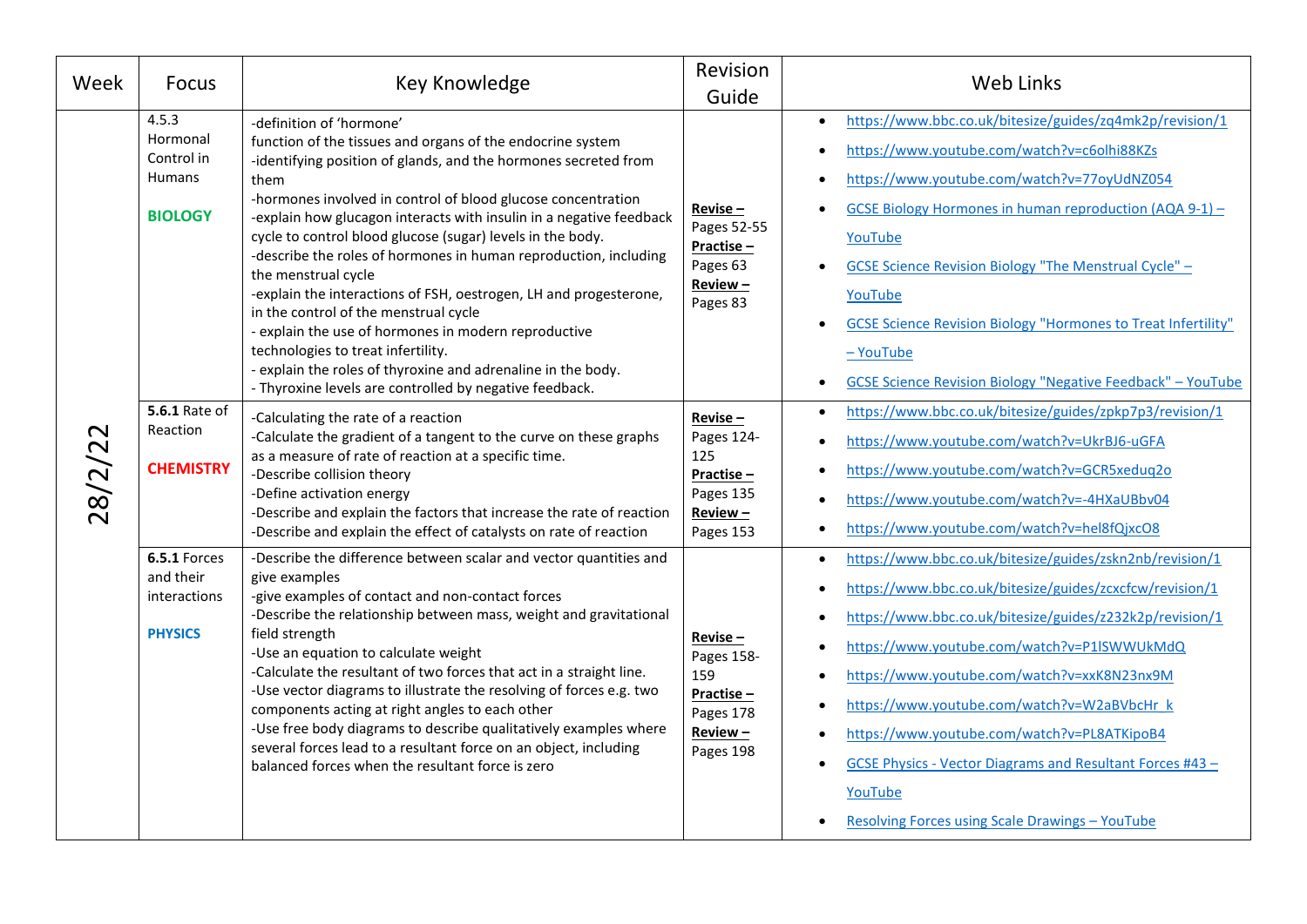| Week   | <b>Focus</b>                                                                                                                                                  | Key Knowledge                                                                                                                                                                                                                                                                                                                                                                                                                                                                                                                                                                                                                                                                                                               | Revision<br>Guide                                                                         | Web Links                                                                                                                                                                                                                                                                                                                                                                                                |
|--------|---------------------------------------------------------------------------------------------------------------------------------------------------------------|-----------------------------------------------------------------------------------------------------------------------------------------------------------------------------------------------------------------------------------------------------------------------------------------------------------------------------------------------------------------------------------------------------------------------------------------------------------------------------------------------------------------------------------------------------------------------------------------------------------------------------------------------------------------------------------------------------------------------------|-------------------------------------------------------------------------------------------|----------------------------------------------------------------------------------------------------------------------------------------------------------------------------------------------------------------------------------------------------------------------------------------------------------------------------------------------------------------------------------------------------------|
| 7/3/22 | <b>4.2.2 Animal</b><br>tissues,<br>organs and<br>organ<br>systems<br><b>BIOLOGY</b>                                                                           | - Functions of tissues and organs in the digestive system<br>-Digestive enzymes<br>-Functions of tissues and organs in the circulatory system<br>-Pathway of blood through the heart<br>-adaptations of components of the blood<br>-risk factors of non-communicable diseases<br>-Explain the cause of CHD<br>-Evaluate the advantages and disadvantages of treating<br>cardiovascular diseases by drugs, mechanical devices or transplant                                                                                                                                                                                                                                                                                  | $Review =$<br>Pages 24-31<br>Practise-<br>Pages 37-38<br>Review-<br>Pages 58-59           | https://www.bbc.co.uk/bitesize/guides/z89mk2p/revision/1<br>$\bullet$<br>https://www.bbc.co.uk/bitesize/guides/zsncsrd/revision/1<br>https://www.youtube.com/watch?v=4ui4oSHHnzA<br>https://www.youtube.com/watch?v=VLK2wANjQm0<br>https://www.youtube.com/watch?v=bpYaKM2hVFY<br><b>GCSE Biology - Why Do We Get Heart Disease and How to</b><br>Treat It? - Cardiovascular Disease (CVD) #20 - YouTube |
|        | 5.3.2 Use of<br>amount of<br>substance in<br>relation to<br>masses of<br>pure<br>substances<br><b>CHEMISTRY</b>                                               | -calculating relative formula mass<br>-calculating the number of moles in a given mass of a substance,<br>calculating the mass of a certain no. of moles of a substance<br>-Avogadro's constant - the number of particles in 1 mole of every<br>substance<br>-calculate the masses of reactants and products from the balanced<br>symbol equation and the mass of a given reactant or product.<br>-using molar ratios to balance equations<br>-identifying limiting reactants and explaining the effect on yield of<br>products<br>-define concentration of a solution<br>-calculate the concentration of a solution, or the mass of a solute<br>dissolved in a given volume to create a solution of given<br>concentration | Revise-<br>Pages 102-<br>105<br>Practise $-$<br>Pages 112-<br>113<br>Review-<br>Pages 131 | https://www.bbc.co.uk/bitesize/topics/zsnyy4j<br>https://www.youtube.com/watch?v=q49NwIrjaFw<br>https://www.youtube.com/watch?v=wPGVQu3UXpw<br>https://www.youtube.com/watch?v=TV6n5MFH6IU<br>https://www.youtube.com/watch?v=YKvUQ2cPmJg<br>https://www.youtube.com/watch?v=MuzOmFhiE8o<br>https://www.youtube.com/watch?v=3G3KQIyoZDI                                                                  |
|        | Required<br><b>Practical 14:</b><br>an<br>investigation<br>to determine<br>the specific<br>heat capacity<br>of one or<br>more<br>materials.<br><b>PHYSICS</b> | Linking the decrease of one energy store (or work done) to the<br>increase in temperature and subsequent increase in thermal<br>energy stored.                                                                                                                                                                                                                                                                                                                                                                                                                                                                                                                                                                              | $Reviewse -$<br>Pages 171<br>Practise-<br>Pages 181<br>$Review -$<br>Pages 201            | https://www.bbc.co.uk/bitesize/guides/zy8g3k7/revision/4<br>https://www.youtube.com/watch?v=Hs5x0-IU2F4<br>https://www.youtube.com/watch?v=loeRLKNeUsc                                                                                                                                                                                                                                                   |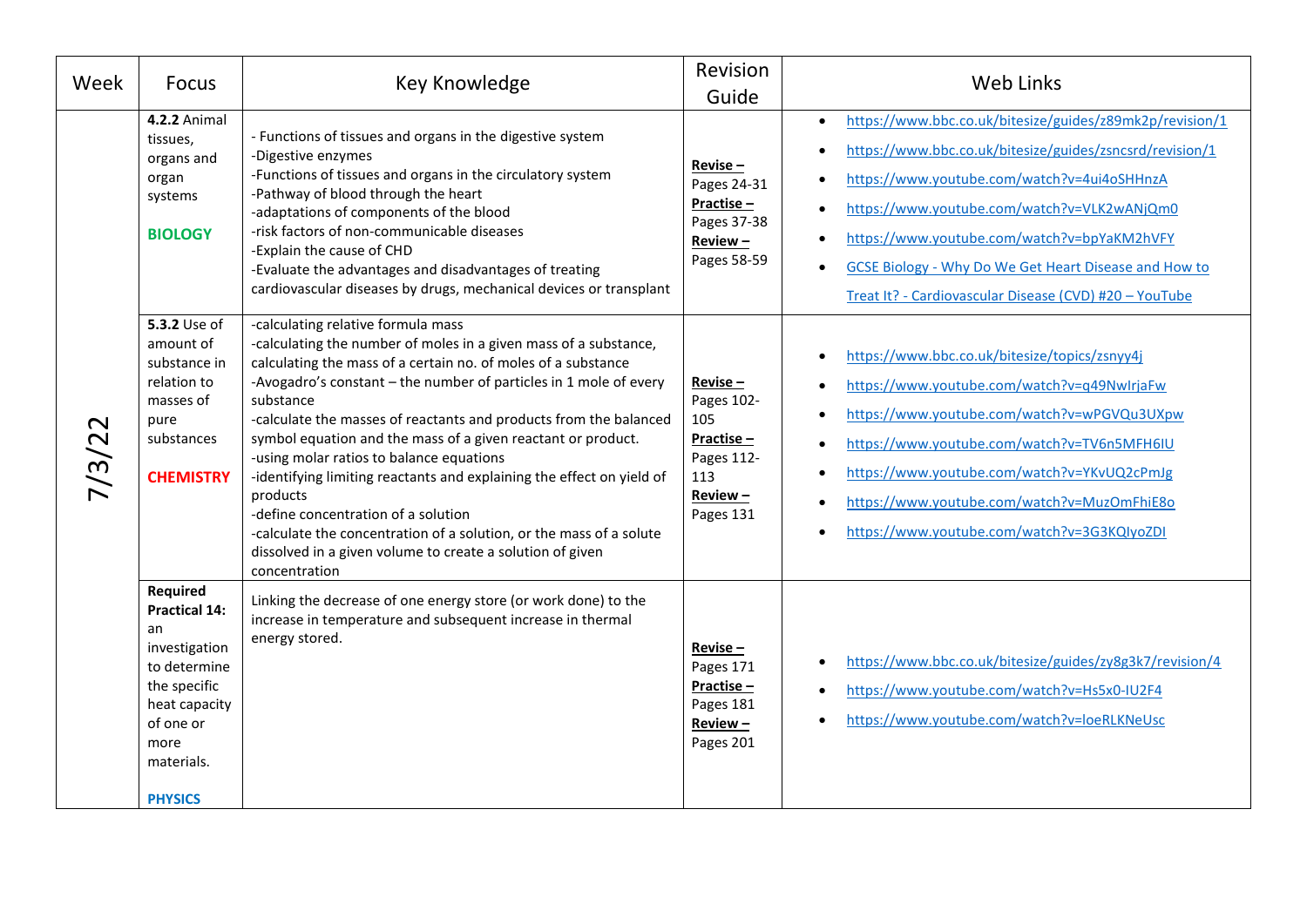| Week    | <b>Focus</b>                                                                                                                                                                                                                               | Key Knowledge                                                                                                                                                                                                                                                                                                                                                                                                                                                                                                                                                                                                                                                                                              | Revision<br>Guide                                                                       | Web Links                                                                                                                                                                                                                                                                                                                                                                                                                                        |
|---------|--------------------------------------------------------------------------------------------------------------------------------------------------------------------------------------------------------------------------------------------|------------------------------------------------------------------------------------------------------------------------------------------------------------------------------------------------------------------------------------------------------------------------------------------------------------------------------------------------------------------------------------------------------------------------------------------------------------------------------------------------------------------------------------------------------------------------------------------------------------------------------------------------------------------------------------------------------------|-----------------------------------------------------------------------------------------|--------------------------------------------------------------------------------------------------------------------------------------------------------------------------------------------------------------------------------------------------------------------------------------------------------------------------------------------------------------------------------------------------------------------------------------------------|
| 14/3/22 | 4.7.2<br>Organisation<br>of an<br>ecosystem<br><b>BIOLOGY</b>                                                                                                                                                                              | -interpret food chains and webs<br>-identify producers, consumers, predators and prey from food<br>chains and webs<br>-describe the carbon and water cycles                                                                                                                                                                                                                                                                                                                                                                                                                                                                                                                                                | $Reviewse -$<br>Pages 74-77<br>Practise-<br>Pages 86-87<br>Review-<br>Pages 108-<br>109 | https://www.bbc.co.uk/bitesize/guides/zqskv9q/revision/1<br>https://www.youtube.com/watch?v=dRFQ8rZCK6Q<br>https://www.youtube.com/watch?v=urzpnjwazV0                                                                                                                                                                                                                                                                                           |
|         | Required<br><b>Practical 11:</b><br>investigate<br>how<br>concentratio<br>n affects the<br>rates of<br>reaction by a<br>method<br>involving<br>measuring<br>the volume<br>of a gas<br>produced/ch<br>ange in<br>colour<br><b>CHEMISTRY</b> | -identify independent, dependent and control variables<br>-describe how to measure the dependent variable<br>-analyse results and draw conclusions from graphed data<br>-calculate rate of reaction from data                                                                                                                                                                                                                                                                                                                                                                                                                                                                                              | $Reviewse -$<br>Pages 124-<br>125<br>Practise-<br>Pages 135<br>Review-<br>Pages 153     | https://www.bbc.co.uk/bitesize/guides/zpkp7p3/revision/6<br>https://www.youtube.com/watch?v=N5p06i9ilmo<br>https://www.youtube.com/watch?v=GI6LVI7oAIU                                                                                                                                                                                                                                                                                           |
|         | 6.5.4.1:<br>Describing<br>motion along<br>a line<br><b>PHYSICS</b>                                                                                                                                                                         | -Describe the difference between distance and displacement<br>-Use an equation to calculate speed<br>-describe the difference between speed and velocity<br>-explain that motion in a circle involves constant speed but<br>changing velocity.<br>-Interpret distance-time graphs and velocity-time graphs<br>-Calculate speed of an accelerating object at any particular time by<br>drawing a tangent and measuring the gradient of the distance-<br>time graph at that time<br>-Calculate the distance travelled /displacement of an object by<br>calculating the area under a velocity-time graph.<br>-Use an equation to calculate acceleration<br>-Describe how an object reaches terminal velocity. | $Review = -$<br>Pages 162-<br>163<br>Practise-<br>Pages 179<br>Review-<br>Pages 199     | https://www.bbc.co.uk/bitesize/guides/z2wy6yc/revision/1<br>https://www.youtube.com/watch?v=QaU9jMHh7gE<br>https://www.youtube.com/watch?v=M_0FRIX8wIM<br>https://www.youtube.com/watch?v=DkCw2C-DkT0<br>https://www.youtube.com/watch?v=b0VKlpetP9A<br>https://www.youtube.com/watch?v=Kzx8GBTl5VM<br>https://www.youtube.com/watch?v=YCVSQp428GI<br>https://www.youtube.com/watch?v=VRvjQBJi0oY<br>https://www.youtube.com/watch?v=EKrAPvSin-M |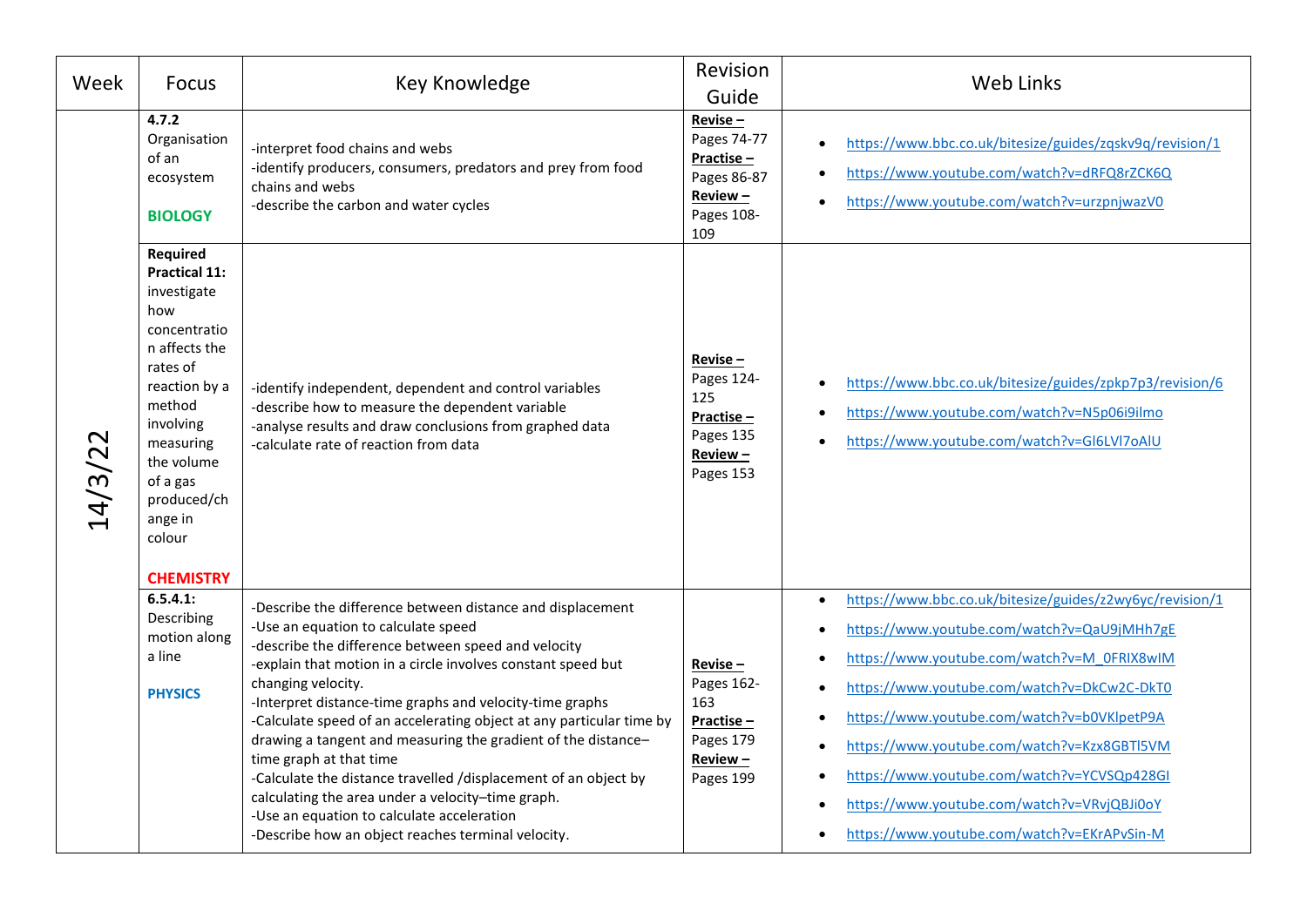| Week    | <b>Focus</b>                                                                                                                                                                         | Key Knowledge                                                                                                                                                                                                                                                                                                                                                         | Revision<br>Guide                                                                                                                                                     | Web Links                                                                                                                                                                                                                                                                                                                                                       |
|---------|--------------------------------------------------------------------------------------------------------------------------------------------------------------------------------------|-----------------------------------------------------------------------------------------------------------------------------------------------------------------------------------------------------------------------------------------------------------------------------------------------------------------------------------------------------------------------|-----------------------------------------------------------------------------------------------------------------------------------------------------------------------|-----------------------------------------------------------------------------------------------------------------------------------------------------------------------------------------------------------------------------------------------------------------------------------------------------------------------------------------------------------------|
| 21/3/22 |                                                                                                                                                                                      |                                                                                                                                                                                                                                                                                                                                                                       | <b>MOCK EXAMS</b>                                                                                                                                                     |                                                                                                                                                                                                                                                                                                                                                                 |
| 28/3/22 | <b>Required</b><br>practical 3:<br>test for<br>carbohydrate<br>s, lipids and<br>proteins<br><b>BIOLOGY</b><br><b>5.4.1 The</b><br>Reactivity of<br><b>Metals</b><br><b>CHEMISTRY</b> | -Reagent and positive result for carbohydrates, proteins and lipids<br>-Metals + oxygen<br>-Reduction and oxidation in terms of oxygen<br>-reduction and oxidation in terms of electrons<br>-identify in a given reaction, symbol equation or half equation<br>which species are oxidised and which are reduced<br>-The Reactivity Series<br>- Displacement reactions | $Reviewse -$<br>Pages 26-27<br>Practise-<br>Pages 37<br>Review-<br>Pages 58<br>$Review = -$<br>Pages 114-<br>115<br>Practise-<br>Pages 132<br>$Review -$<br>Pages 150 | https://www.bbc.co.uk/bitesize/guides/z89mk2p/revision/3<br>https://www.youtube.com/watch?v=SqWTJWOBww4<br>https://www.bbc.co.uk/bitesize/guides/zy7dgdm/revision/1<br>https://www.youtube.com/watch?v=Lk1V0buHEFs<br>https://www.youtube.com/watch?v=gnbuTl2aril<br>https://www.youtube.com/watch?v=2i5Lm7BMtpo<br>https://www.youtube.com/watch?v=MXTSels6e2Y |
|         | 6.2.4 Energy<br>Transfers<br><b>PHYSICS</b>                                                                                                                                          | - Extraction of metals by reduction<br>-Use the equation that links energy transferred, charge flow and<br>potential difference<br>-Use the equation that links power, current and potential<br>difference                                                                                                                                                            | $Reviewse -$<br>Pages 188-<br>193<br>Practise-<br>Pages 204-<br>205<br>Review-<br>Pages 219-<br>220                                                                   | https://www.bbc.co.uk/bitesize/guides/zgvq4qt/revision/3<br>https://www.bbc.co.uk/bitesize/guides/zgvq4qt/revision/9<br>https://www.youtube.com/watch?v=WKvQLrXOgik                                                                                                                                                                                             |